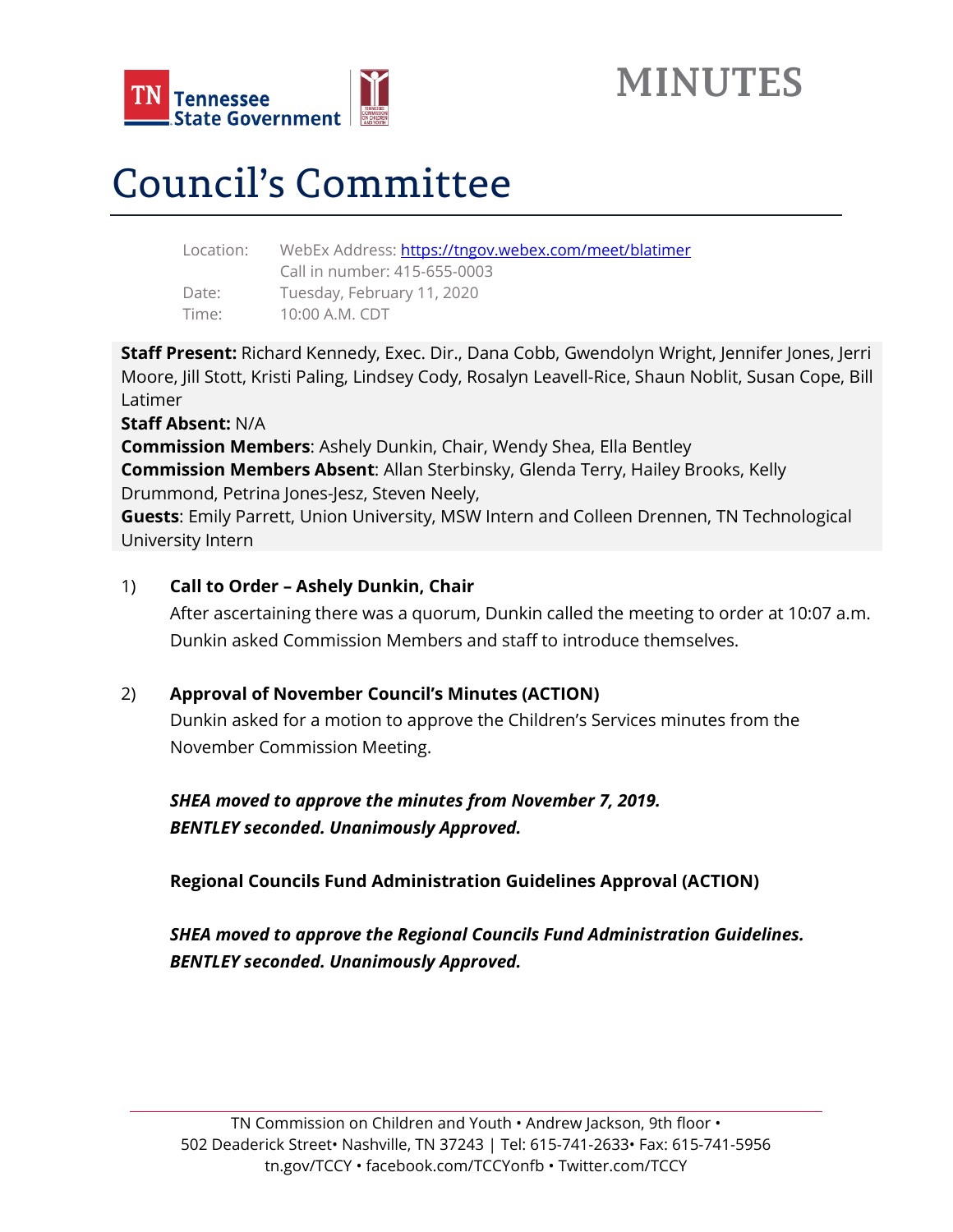

## **MINUTES**

#### 3) **Staff Updates**

#### **Children's Advocacy Days**

Rust provided information on the event theme, speakers and sponsorship.

#### **Regional Coordinator Updates**

Leavell-Rice reported the Southeast Tennessee Council on Children and Youth had three successful events this quarter. They included the annual Fall Conference, Legislative Brunch and MLK Children's Rights event. Leavell-Rice and community partners are in the process of implementing West Virginia's Defending Childhood Initiative Handle with Care in all of the Southeast region.

Paling reported the Upper Cumberland Council on Children and Youth's Legislative Breakfast was held on 12/13/19, with 3 Legislators and 87 participants in attendance. Commission member Glenda Terry and Paling facilitated ACEs presentations to the Breakfast and Noon Day Rotary Clubs in Cookeville on 1/14/20 and 1/29/20 respectively.

Wright reported the Memphis/Shelby County Children and Youth Council held a Legislative Forum (12/12/2019) focused on programs that positively impact young children and their families. Wright participated in the Partnership for America's Children and Count all Kids 2020 Census meeting in Washington, DC. During this period, the Council made donations to the Diaper Bank, adopted two children from the Department of Children's Services Angel Tree and contributed door prizes and goodie bag items to the Relative Caregiver Appreciation Dinner/Dance.

Stott reported the Northeast Council on Children and Youth held their Legislative Breakfast on Friday, November 15<sup>th</sup>. Six state legislators and over 95 others were in attendance. The Council's executive committee met in January to plan trainings for 2020 with one of the first focusing on children with autism that are in the Juvenile Justice System.

Cody reported the ETCCY Legislative Breakfast was conducted on November 22<sup>nd</sup> and featured Knox County Mayor Glenn Jacobs and Judge Tim Irwin along with 10 Members of the General Assembly. The Council presented "Changing Organizational Structure from Trauma Informed to Trauma Aware" with guest speaker Becky Haas, in which attendees learned to use their ACEs Education to make cultural changes in their agencies and communities. Cody reported that ETCCY will present "How to Use Consequences that Teach not Punish" with guest speaker Mathew Portell on February